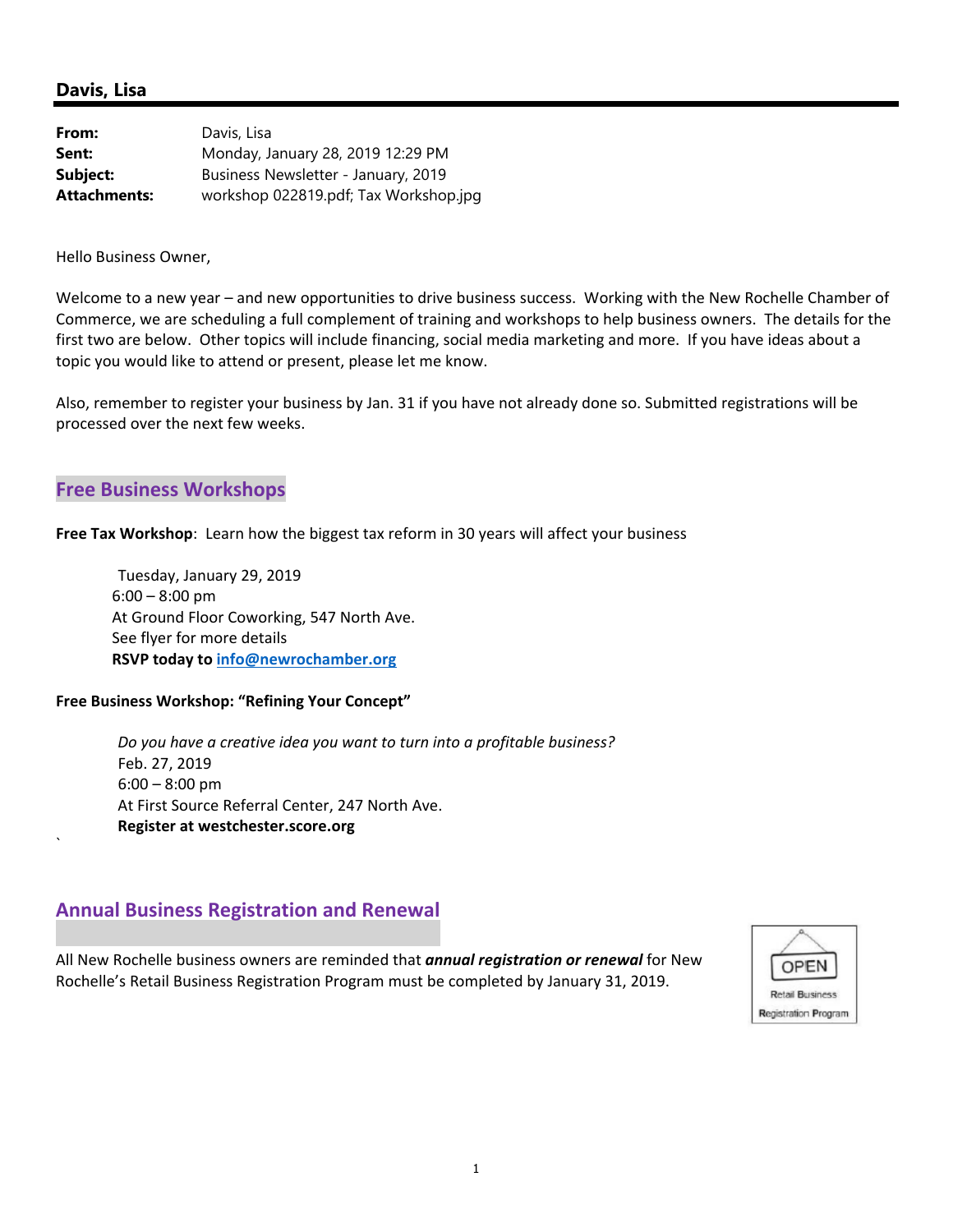*All retail businesses are required to register and all other businesses are encouraged to do so.* The information collected will help the City:

- Create a comprehensive business directory
- Provide important contact information in the event of an emergency
- Provide notification of community events, seminars, etc.
- Encourage tourism to New Rochelle
- Collect valuable demographic information for grants and funding.

In 2018, registered businesses attended free business education sessions and received valuable communications about resources available to help grow their businesses. Registered businesses are also eligible for the city's free Featured Business program, providing them opportunities for co-marketing and promotion and access to marketing tools.

There is *NO FEE* to register or renew but annual registration or renewal is required for retail businesses and encouraged for all others. Annual renewal or registration must be completed by **January 31, 2019**.

To register or renew visit www.newrochelleny.com/business and select Register Here. If it is the first time you are registering, select Apply Online. If you have registered in the past, select Renew / Update and then follow the prompts.

#### **New Rochelle Businesses in the News**

#### **Three Stories from Main Street, New Rochelle**

**https://www.ideallynewrochelle.com/three‐stories‐you‐should‐know‐from‐main‐street‐new‐rochelle/**

#### **8 Cultural Destinations That Are Worth Leaving New York City**

via Thrillist: https://www.thrillist.com/lifestyle/new‐york/cultural‐destinations‐that‐are‐worth‐leaving‐new‐york‐ city?utm\_source=email&utm\_medium=social‐media&utm\_campaign=5006872

#### **Westchester restaurant owner pays it forward to help a local food pantry**

via LoHud: https://www.lohud.com/story/life/food/restaurants/2019/01/10/new‐rochelle‐pizza‐donation‐food‐ pantry/2523128002/

#### **10 Best Places for Mac & Cheese in New York**

Via Best Things NY: https://bestthingsny.com/mac-and-cheese/

#### **8 ways New Rochelle is trying to attract millennials**

Via LoHud: https://www.lohud.com/story/news/local/westchester/new‐ rochelle/2019/01/11/8‐ways‐new‐rochelle‐trying‐attract‐millennials/2523650002/

#### **The Incoming Student's Guide to College in New Rochelle**

Via Westchester Magazine: http://www.westchestermagazine.com/What-to-Do-Where-to-Eat‐College‐Student‐New‐Rochelle/

#### **Weekends are for Brunch**

Via Westchester magazine: See Alvin and Friends http://www.westchestermagazine.com/Westchester‐ Magazine/January-2019/Weekends-are-for-Brunch/?utm\_campaign=Newsletter%20-%20WM%20-%20News&utm\_source=hs\_email&utm\_medium=email&utm\_content=69246526&\_hsenc=p2ANqtz-82iDHfivY8HAUokE\_d9jG-arNeiAwqcmv5LXzYTcdp0AlQ32RPn03rOXBI58f\_i1dsoYlJCGrQYogZ8226uD28BARaQ&\_hsmi=69246526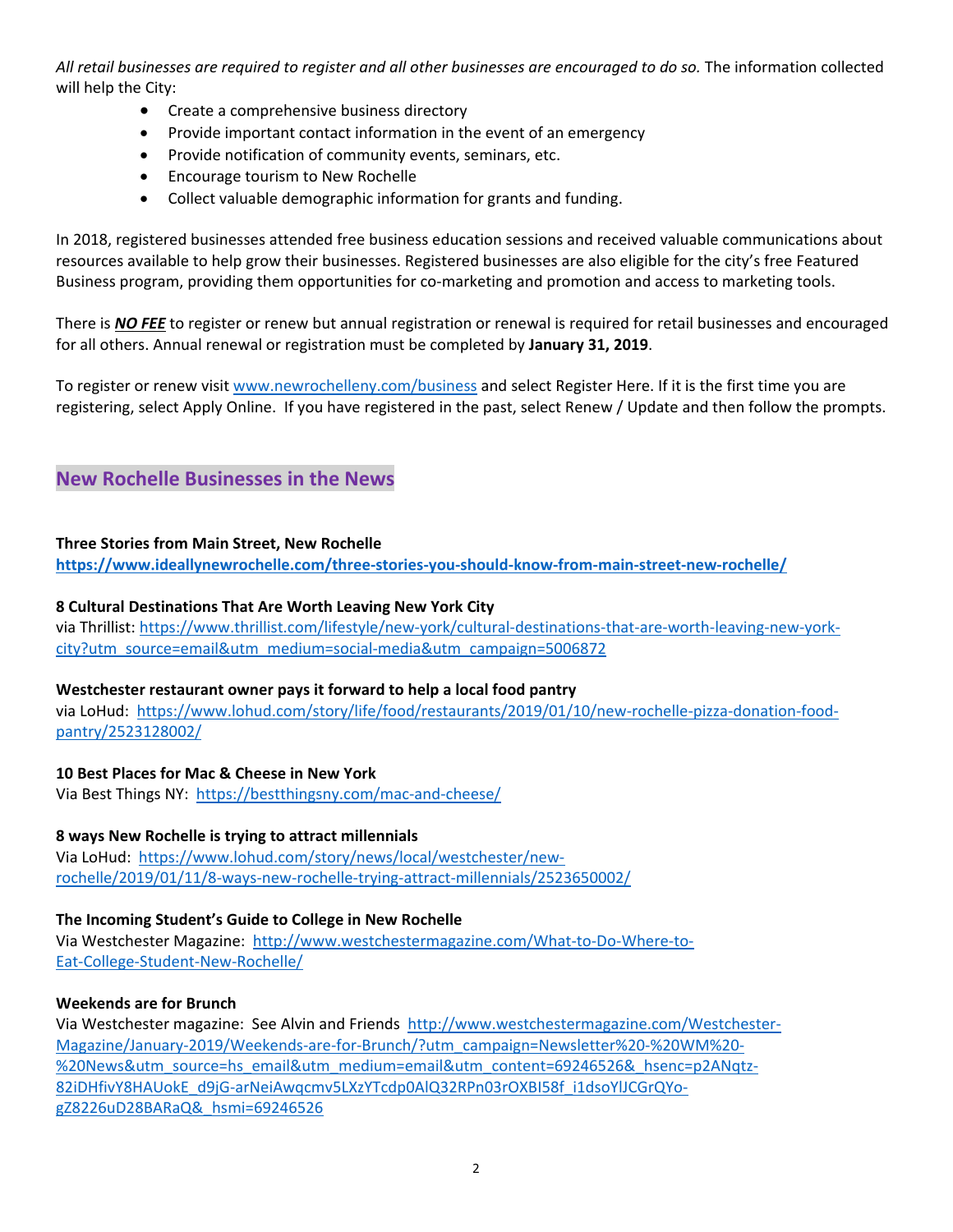#### **Where, How, And When To Order Super Bowl Chicken Wings**

Via Westchester Magazine – See Smokehouse Tailgate Grill http://www.westchestermagazine.com/Blogs/Eat-Drink-Post/February-2016/Where-How-And-When-To-Order-Super-Bowl‐Chicken‐Wings/



#### **Congratulations to these** *new* **New Rochelle Businesses**

We welcome the new **Phenix Salon Suites**, located at 77 Quaker Ridge Road. This is the newest of over 240 Phenix locations, the first Phenix in Westchester and the first "salon suite" type business in New Rochelle. Phenix offers an opportunity for salon professionals to more easily run their own business, and convenience for customers. See photos of their grand opening

New Rochelle also has a new restaurant at 17 Anderson St. **Smoke & Spice N.Y. Grill** offering top‐quality Caribbean and American cuisine officially opened its doors for business in the New Roc City area on Friday, Jan. 18.



And congratulations to one of New Rochelle's most inspirational community leaders, **Mariano Rivera**, on being the first MLB player in history to be unanimously elected to the Hall of Fame.

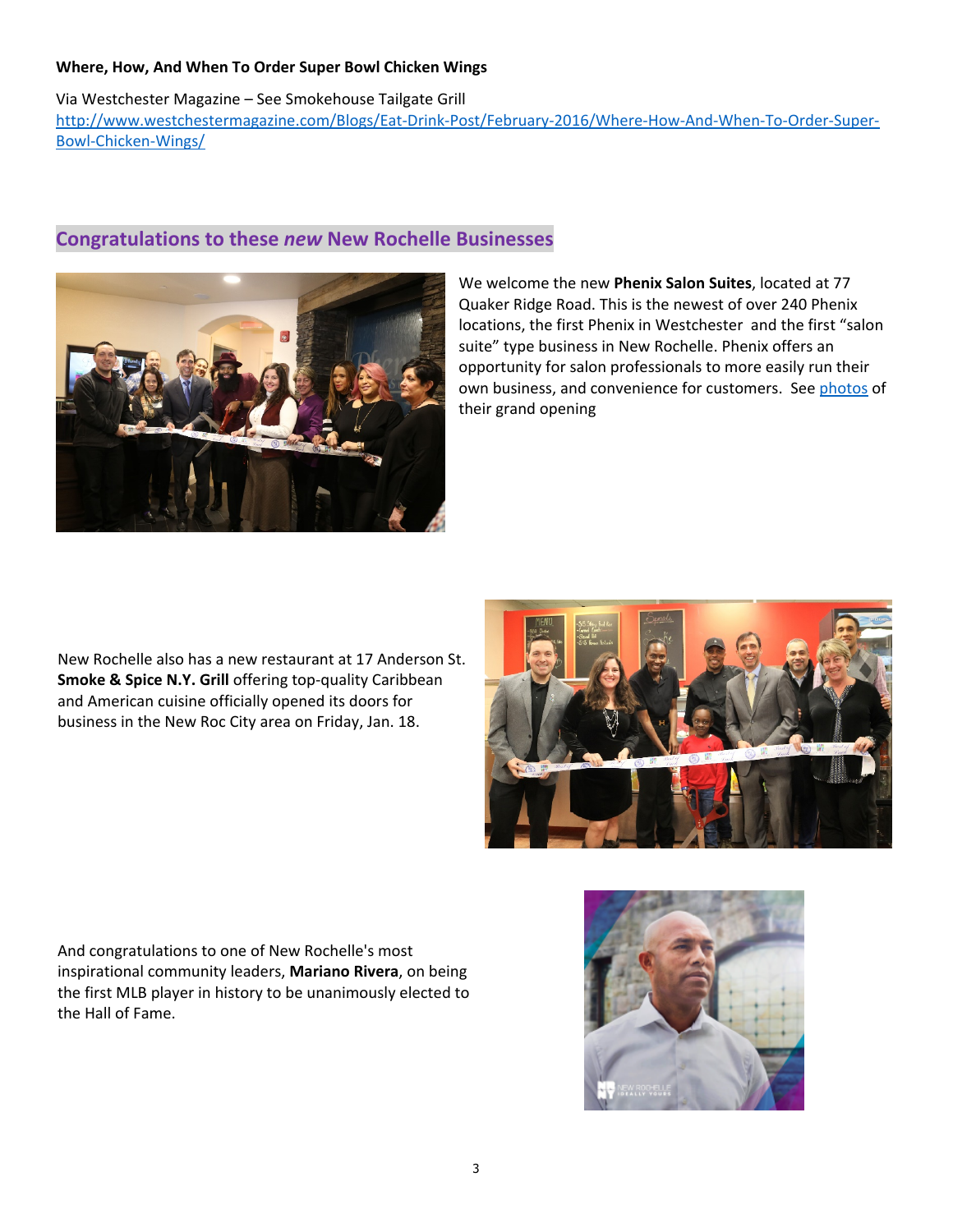#### **Advertise at the New Rochelle Train Station**

Are you missing out on some free advertising? Every day over 5,000 commuters pass through the New Rochelle train station. We have a brochure rack for registered New Rochelle businesses and the information goes out very fast. We need brochures or menus to keep the rack full. The best size is a 3x8 portrait printed on cardstock paper. If you want to in station or bring them to City Hall for my attention.

**For more information on any of these topics, please contact me. Thank you.** 

Sincerely, Lisa Davis Business Ambassador City of New Rochelle 914‐654‐2189

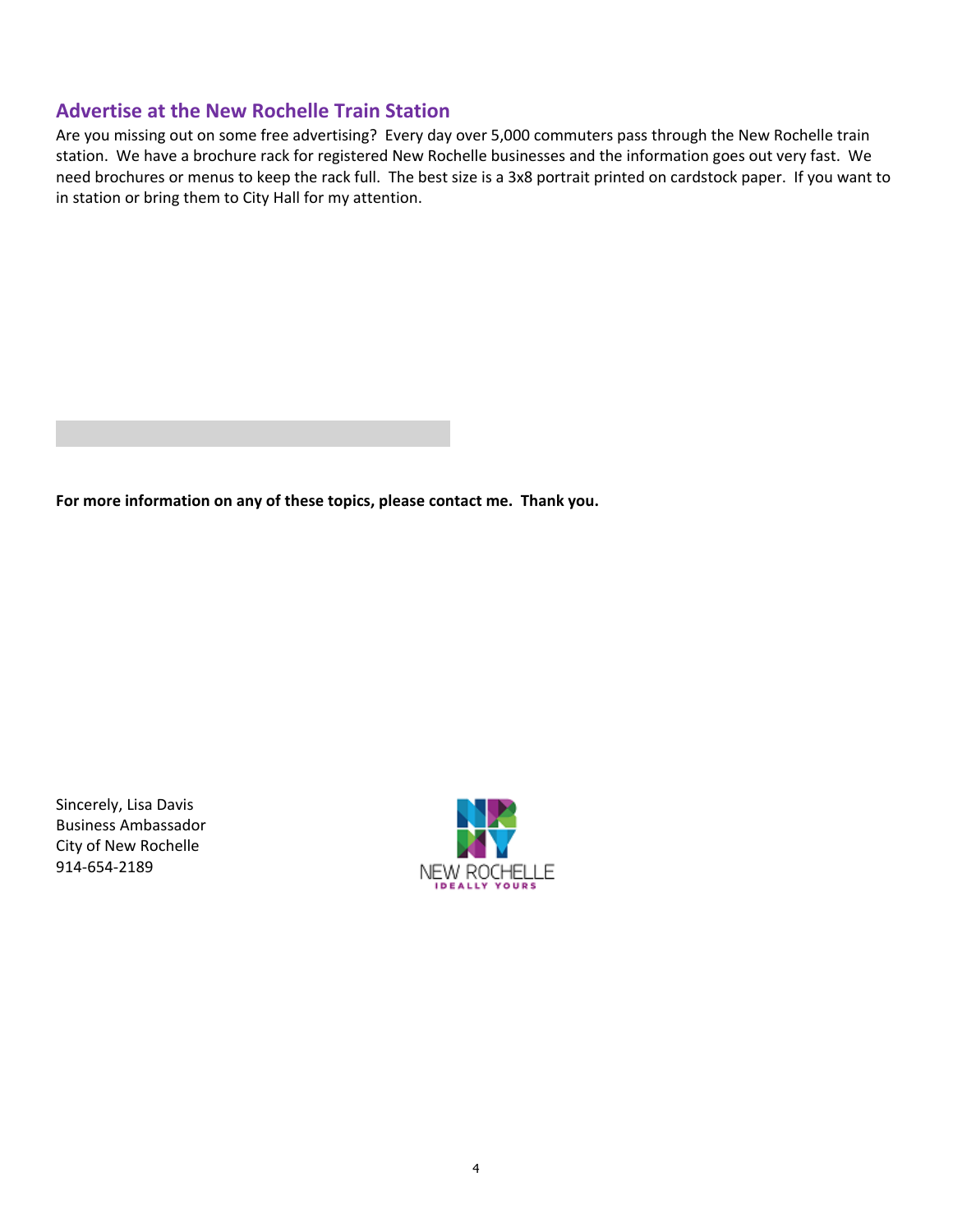

# **Tax Workshop** Tuesday, Jan. 29th 6:00pm ground floor

### 547 North Ave, New Rochelle, NY 10801

# **Presented by Mercilee Dixon, EA, CTRS of Sia Tax Relief**



The new tax law, commonly called Tax Cuts and Jobs Act", is the biggest federal tax law change in over 30 years. Learn how some of the tax law changes affect small business owners, including:

• How the 2017 Tax Reform Allows Bigger, Faster Business Car Deduction

- How the 2017 Tax Reform attacks home mortgage interest deductions
	- How to convert personal vehicle to business and deduct up to 100%
- How to qualify for the new 20 percent deduction for business Income • How to use the new expanded section 179 deduction

We will also cover how to get an extension of time to file and pay your income tax and avoid the IRS Failure-to-file and Failure-to-pay penalties. rsy.

RSVP by 1/28 to: info@newrochamber.org